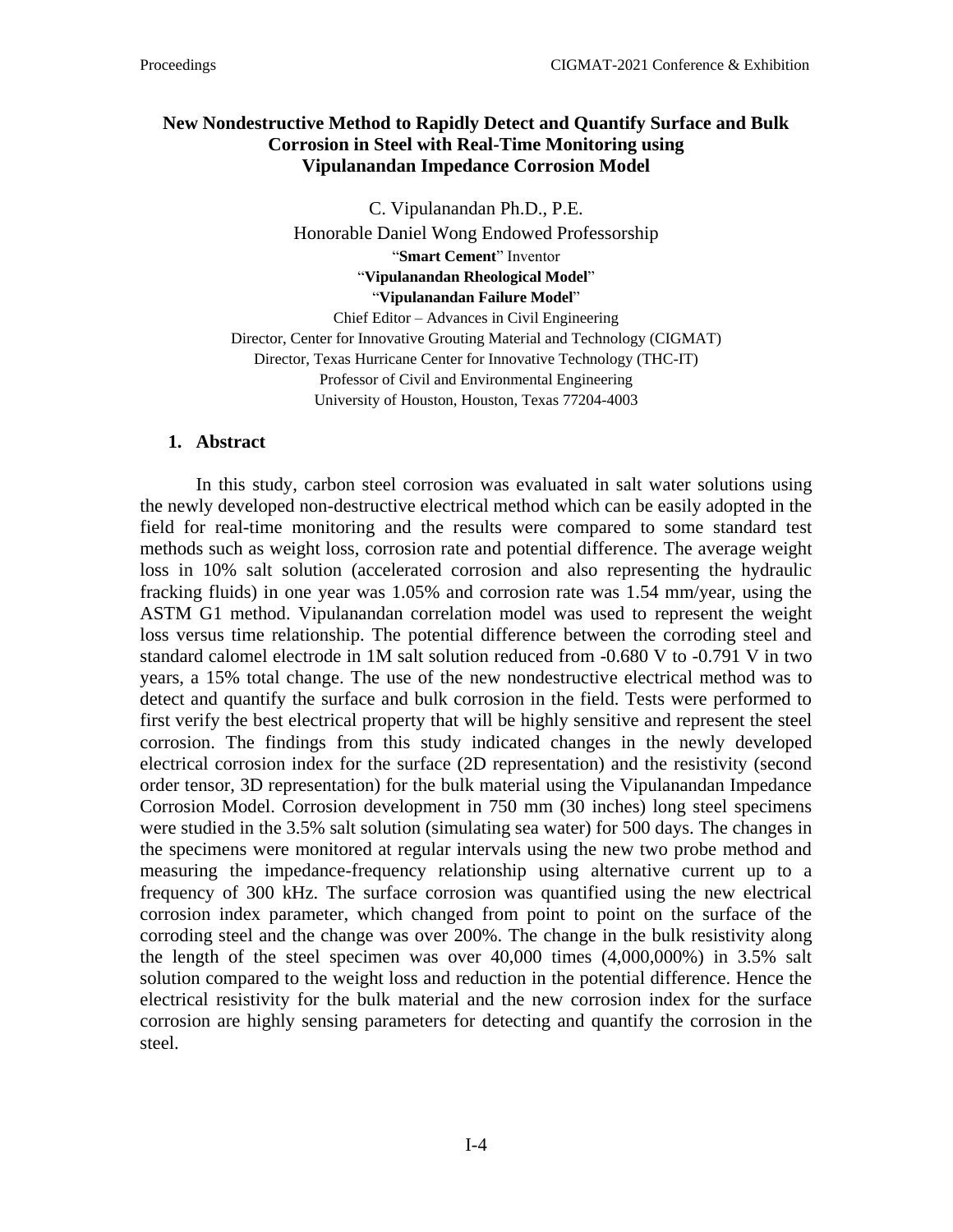# **2. Introduction**

Major concerns related to maintenance of bridges, buildings, rail tracks, oil and gas wells, chemical plants, power plants, pipelines and mobile facilities are due to corrosion caused by the service conditions and exposed environments, aging of the facilities, types of usage and composition of the materials. In order to improve the maintenance operations and also extend the service life of bridges, buildings, rail tracks, oil and gas wells, petrochemical plants, pipelines and supporting infrastructures it is very important to detect and quantify corrosion real-time (Vipulanandan et al. 2002-2018, U.S. Patent 2019). Corrosion degrades the material by bio-chemical reactions, stress fatigue degradation, temperature cycles with the exposed environments. In addition to daily encounters with this kind of degradation, corrosion causes oil and gas well failures, fire hazards due to pipeline leakages, plant shutdowns, waste of valuable resources, loss and contamination of product, reduction in productivity and expensive maintenance.

 Corrosion of metals alone cost the U.S. economy billions of dollars per year and approximately one-third of these cost could be saved by proper corrosion detection and quantification (Corrosion: Understanding the basics, 2000). NACE has reported that losses due to corrosion are equal to 1 to 5 % of the country's Gross National Product (GNP) which sums ups to several billion dollars. The annual cost of corrosion in the USA oil and gas industry is over \$27 billion and globally \$60 billion (Papavinasam, 2013).

Steel is the largest volume of metal used in the construction of bridges, buildings, rail tracks, oil and gas wells, pipelines, operating machines, piles and storage facilities. Also, the corrosion of steel will not only affect the exposed surfaces but also the integrity of the bulk material. Corrosion changes have to be quantified point-to-point or section-bysection to better understand the corrosion processes and also to develop mitigation methods. Corrosion of steel or any other material is a bio-chemo-physical-stress-thermo (BCPST) induced parallel and/or series processes (representing the environment and usage) and the corrosion and degradation are very much influence by the maintenance of the facilities. Although there are hundreds of standard testing methods such as visual inspection, potential difference, weight change, thickness change and acoustic monitoring used to detect and quantify corrosion these methods have many limitations including field applications. Also, the current testing methods cannot quantify the corrosion based on the material property degradation from section to section in various directions and also separate the surface corrosion from the bulk corrosion. Hence, understanding the rate of steel property degradation due to corrosion is essential to designing the steel-based facilities to avoid excessive deflection and failure (Decker et al. 2008). Corrosion occurs in unprotected steel structures in any location and varies in intensity depending on the local variables related to BCPST (Krebs 2003; Hilbert 2006; Chiew et al. 2011). Accelerated Low Water Corrosion (ALWC) is defined as the localized and aggressive corrosion phenomenon that typically occurs at or below low-water level and is associated with microbially induced corrosion. ALWC corrosion rates are typically  $0.5$ mm/side/year averaged over time to the point of complete perforation of steel plate. (Cheung et al. 1994; Davis 2000; Kumar, et al. 2002; Zhao et al. 2007; Decker et al. 2008; Vipulanandan et al. 2012). Marine environments normally encompass several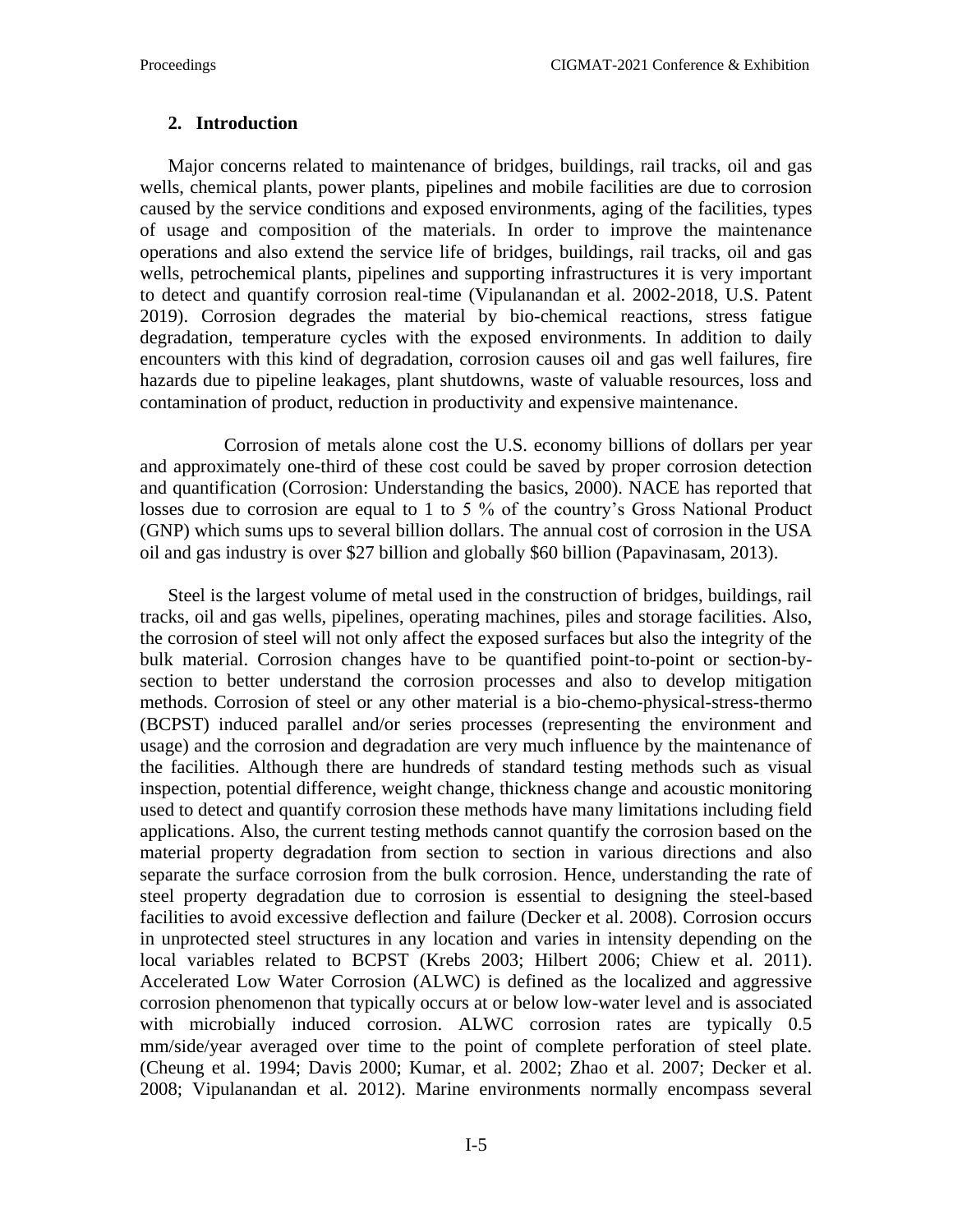exposure zones of differing aggressively and the corrosion performances of marine structures in these zones require separate considerations. These zones with the high tide and microbiological activities will contribute to the accelerated low water corrosion (ALWC). Accelerated low water corrosion (AWLC) usually occurs between meaning low water springs (MLWS) and low tide. Occurrences of ALWC have been noted in the literature as far back as the first half of the 20th century.

Within the past 20 to 30 years, there has been growing awareness of an accelerated form of corrosion concentrated around the low-water mark of maritime structures. This Accelerated Low Water Corrosion, or ALWC, is a rapid pitting form of microbial induced corrosion (MIC) that occurs more rapidly than others previously identified (Cheung et al. 1994; Jothilakshmi et al. 2013). The most common variety of ALWC occurs as a horizontal band around low water, but it can be found occasionally in patches and extends down to bed level.

#### **Historical Theories of Corrosion**

One of essential contribution was made by Faraday (1791- 1867) who established a measurable relationship between chemical activity and electrical current (Kerbs, 2003; Masadeh 2005; Hamdy et al. 2006; Zaki 2006). Ideas on corrosion control began to be produced at the starting of the 19th century (Whitney, 1903). Evans (1923) provided a modern-day understanding of the reasons and also control of corrosion based upon his classic electrochemical theory. Forrest, Roetheli and Brown (1931), revealed that rust layers changed the protective nature in accordance with the speed of attack of oxygen to the area, the exact same principle was discovered to function in statistical experiments with oxygen-nitrogen mixtures completed by Mears throughout his function in the writer's research laboratory (Mears et al. 1935). These suggested that oxygen can depress the likelihood of corrosion beginning within a certain region, even though, where after the corrosion has set in, oxygen accelerates the corrosion velocity , this differentiation between corrosion velocity and corrosion probability has served to get rid of a number of the obvious contradictions of earlier researchers. Now there are many testing standards for corrosion developed by professional societies.

#### **Current Methods of Corrosion Detection and Quantification**

 Corrosion changes the material properties of the metal - decreasing its strength, changing its structure. Hence it is important to be able to detect and evaluate the extent of corrosion of the metal surface. There are many methods that are employed to evaluate corrosion, visual inspection, weight loss measurements, material composition variation, and studies of the compositions of the deposition material using X-ray diffraction (XRD) measurements. Summary of some of the current inspection, deterioration and monitoring methods are as follows:

a) **Visual Inspection (ASTM G4, NACE Standard RP0497):** This can be done only if there is physical access to the corroded material. The inspection can only identify surface corrosion, including general corrosion, pitting corrosion, crevice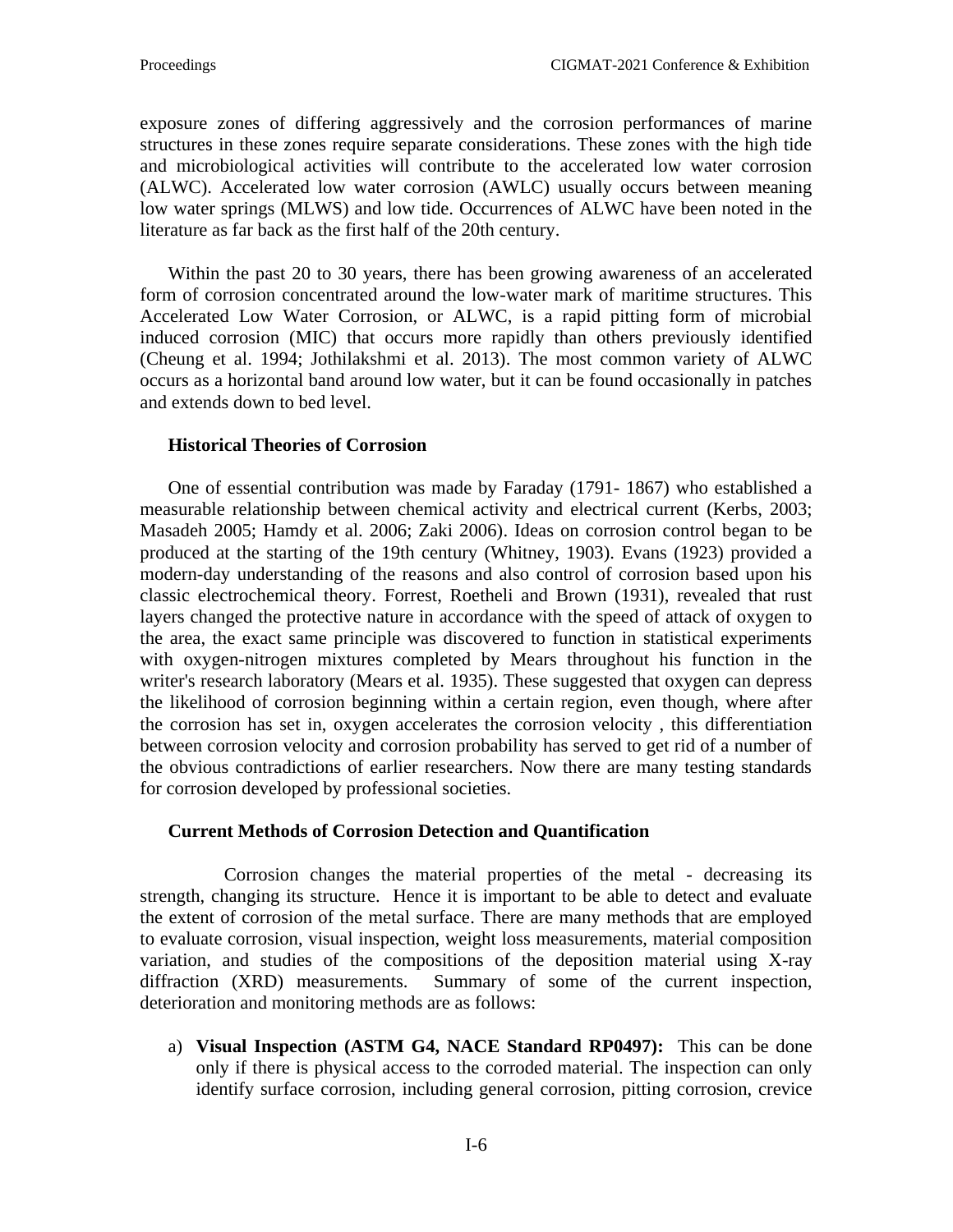corrosion, weld and heat affected zone corrosion, erosion corrosion from visual inspection. The amount of corrosion described could be quantified and documented by the use of photos or sketches. For precise measurements of local corrosion penetration by pitting corrosion caused, for instance, numerous kinds of optical or mechanical measuring instruments may be used.

- b) **Weight loss measurement (ASTM G1)**: In this technique, the samples are tracked for the variation of its own weight loss after cleaning the specimen. Also based on the weight loss and surface area of the specimen over a specified time the corrosion rate (mm/year) can be determined. (Seica, 2000; and Rajani, 1996)
- c) **Radiography, ultrasonic and acoustic testing:** These assessments are based on various types of waves and consequently identify any types of breaks or deformities flaws within the testing samples and pipes. There are many restrictions in identifying just the bodily deformities or breaks in certain kind of alignments. These can't be used-to identify deterioration problems which are mainly chemical and /or biological and result in a lack of physical strength in the place.
- d) **Liquid penetration and leak detection methods:** This method is used to detect surface cracks where the surface is coated with specific liquids (paraffin), and penetration is analyzed which indicates the existence of cracks.
- e) **Electrical methods:** In this method, standard electrodes are used to measure the potential drop over the period of time to determine the corrosion. Also four probe direct current method is being used to measure the change in resistance as an outcome of the corrosion and cracks. This really is helpful in finding the crack and flaws as a consequence of corrosion in the metal surface.
- f) **Electrochemical methods (ASTM G3):** Electrochemical processes evaluate the extent of damage to the metal in corrosive. Various electrochemical procedures like the Linear Polarization Resistance (LPR) process, Electrochemical Impedance Spectroscopy (EIS) procedure, and Electrochemical Noise measurements are used to monitor the corrosion rate of the metallic surface. Polarization measurements are being used to investigation a variety of electrochemical phenomena (Mirtaheri et al. 2005).

# **Major Issues and Concerns**

Corrosion of materials including steel will not only affect the exposed surfaces but also the integrity of the bulk material. On the surface corrosion will be two dimensions (2D). Within the bulk steel, corrosion will be in all directions (3 dimensional-3D) and also not homogenous and hence changes have to be quantified point-to-point or sectionby-section to better understand the corrosion processes. Corrosion of steel is a biochemo-physical-stress-thermo (BCPST) induced parallel and/or series processes (representing varying environments and usage) and the corrosion and degradation are very much time depended. The physical properties will represent the material composition, density, shape of the sample and surface conditions. The stresses can be multi axial static and fatigue loading. Over the past 200 years several corrosion measurement methods have been developed to measure the changes in weight, rate of thickness loss, color changes, critical current density, linear polarization resistance,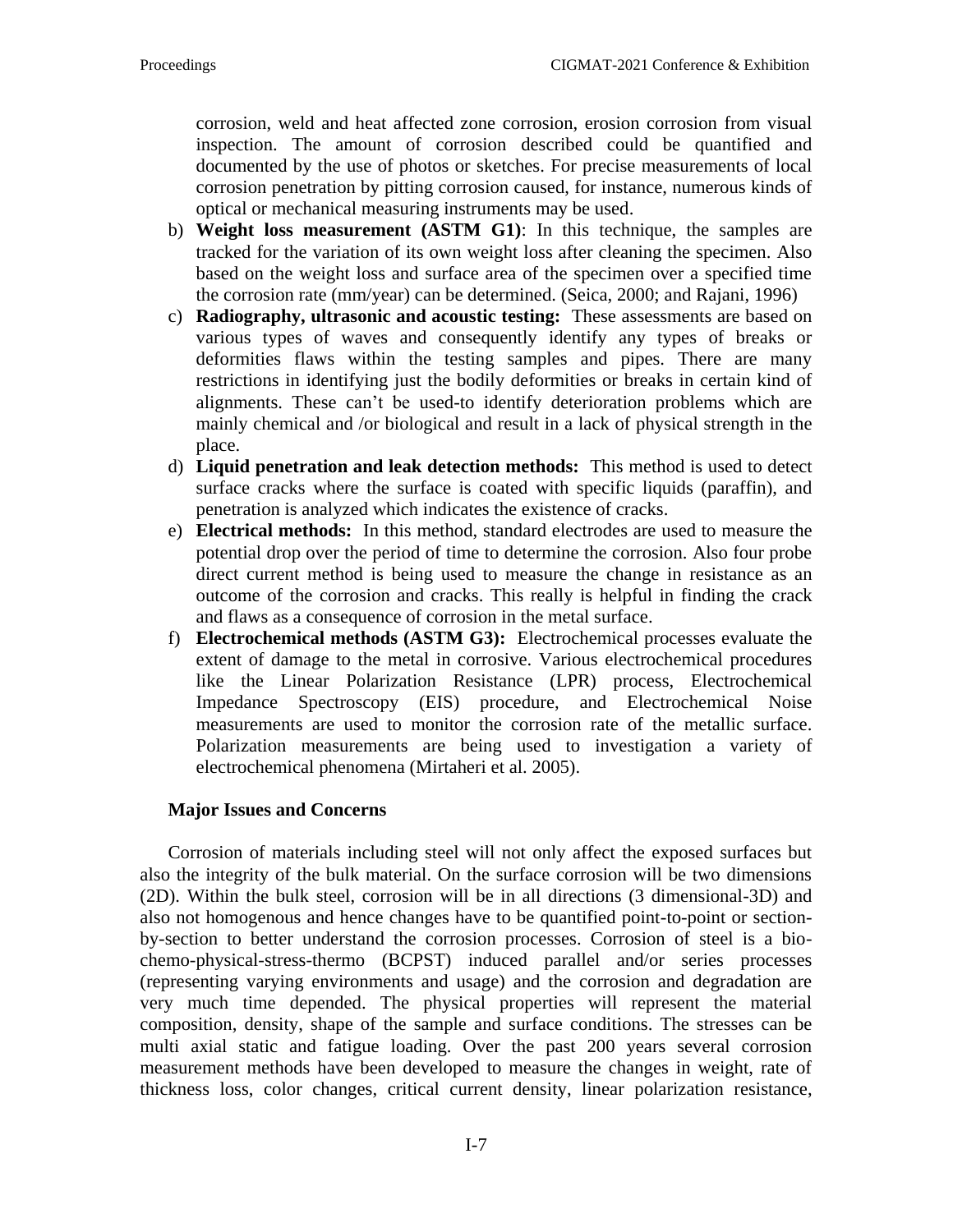potential difference, ultrasonic wave travel time and many more. Unfortunately none of these methods clearly separate the surface corrosion from the bulk corrosion in all types of materials including steel.

# **Objective**

The overall objective was to verify the sensitivity of the new nondestructive two probe alternative current method to detection and quantify the surface and bulk corrosion using steel specimens. The specific objectives were as follows:

- i. Using the newly developed characterization Vipulanandan Impedance Corrosion Model identify the electrical properties (resisitivity (resistance), permittivity (capacitance), permeability (inductance)) of the steel related to corrosion.
- ii. Investigate the surface and bulk corrosion development with time for steel specimens placed in 3.5% salt solution and quantify the surface and bulk corrosion along the length of the steel specimens.
- iii. Compare the standard test results such as weight loss, potential drop and visual inspection due to corrosion with the new nondestructive test method where changes in the electrical properties used to quantify the corrosion.

#### **Materials and Methods Steel Plates**

Corrosion of carbon steel, ASTM A36-14, was used for this study. Based on the manufacturer's data sheet, the iron content varied from 98.8% to 99.3% with a carbon content of 0.18%. For the weight loss and potential difference study the samples uses were 3 inches in length. For the electrical characterization of corrosion, the steel bars used were 30 inches in length 1.2 in in width and 0.16 in thickness. The specific gravity of the carbon steel was 7.86 (ASTM G1-03).

# **Salt Solution**

Both, 3.5% sodium chloride (NaCl) salt solution is representing the sea water and for the accelerated test, 10% sodium chloride (NaCl) solution is representing the hydraulic fracturing fluids with high salt contents, were used. The steel specimens were placed in the selected solution in a plastic container for the entire duration of testing.

# **Theory and Concepts**

# **VIPULANANDAN IMPEDANCE MODEL (Vipulanandan et al. 2013)**

# **Equivalent Circuit**

It is importnat clearly identify the electrical properties (resisitivity (representing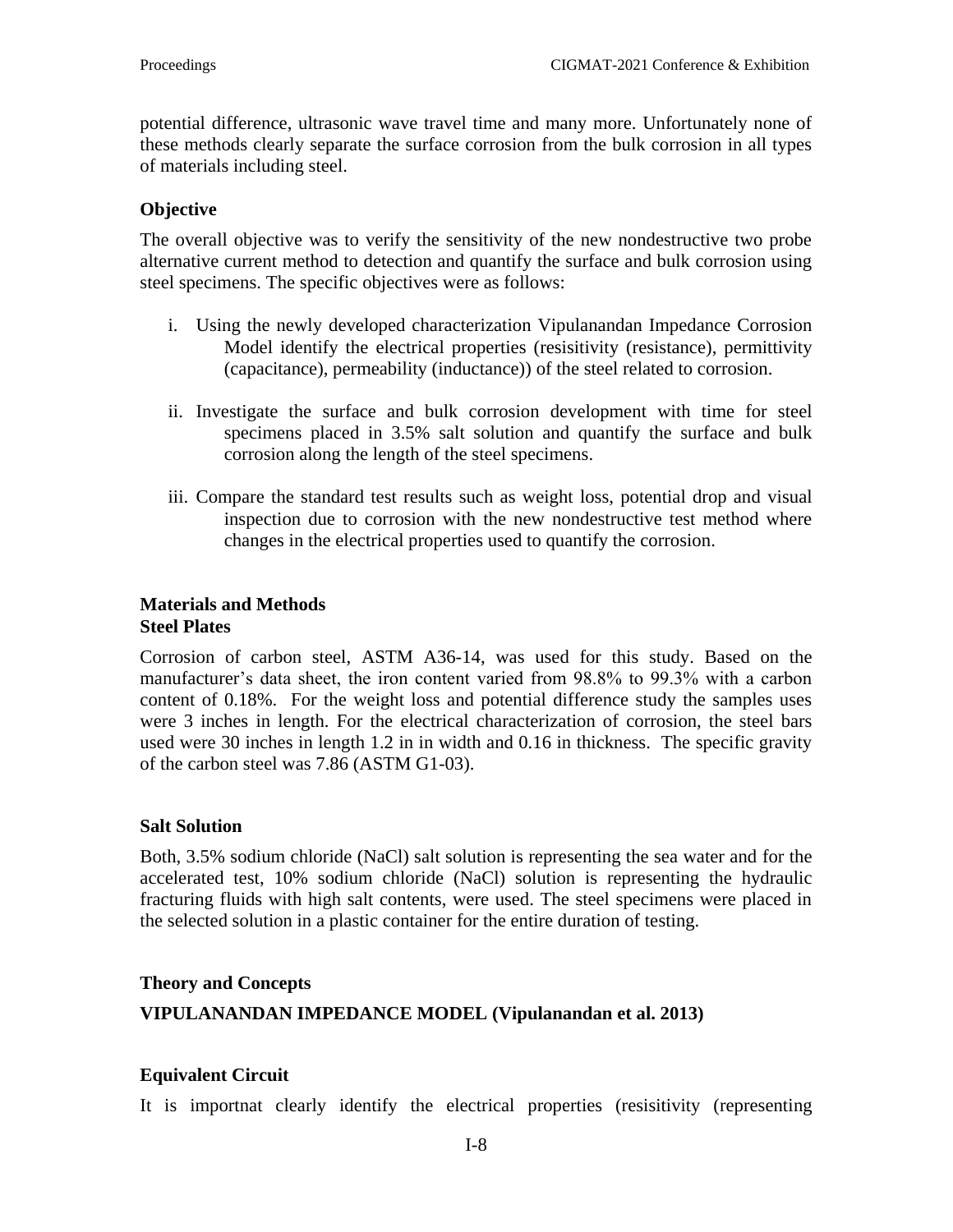resisitance R), permitivity (representing capacitance, C) and permeabilty (representing inductance, L)) of the material that will represnt the corroding material. Identification of the most appropriate equivalent circuit to represent the electrical properties of a material is essential to further understand its properties and the changes due to corosion.In the literature, there are data on impedance frequency responses of materials but there no clear represeantion of the electrical properties that influence the response.

In this study, different possible equivalent circuits were analyzed to find an appropriate equivalent circuit to represent the corroding steel with two probe monitoring.

#### **CASE 1: General Bulk Material – Resistance and Capacitor**

In the equivalent circuit for CASE 1 (Fig. 1(a)), the contacts were connected in series, and both the contacts and the bulk material were represented using a capacitor and a resistor connected in parallel (Fig. 1(a)).

In the equivalent circuit for CASE 1,  $R_b$  and  $C_b$  are resistance and capacitance of the bulk material, respectively and  $R_c$  and  $C_c$  are resistance and capacitance of the contacts, respectively. Both contacts are represented with the same resistance  $(R_c)$  and capacitance  $(C_c)$  as they are identical. Total impedance of the equivalent circuit for Case 1  $(Z_1)$  can be represented as follows:

$$
Z_1(\sigma) = \frac{R_b(\sigma)}{1 + \omega^2 R_b^2 C_b^2} + \frac{2R_c(\sigma)}{1 + \omega^2 R_c^2 C_c^2} - j \left\{ \frac{2\omega R_c^2 C_c(\sigma)}{1 + \omega^2 R_c^2 C_c^2} + \frac{\omega R_b^2 C_b(\sigma)}{1 + \omega^2 R_b^2 C_b^2} \right\},
$$
(1)

where  $\omega$  is the angular frequency of the applied signal. When the frequency of the applied signal was very low,  $\omega \rightarrow 0$ ,  $Z_1 = R_b + 2R_c$ , and when it is very high,  $\omega \rightarrow \infty$ ,  $Z_1 =$ 0.

#### **CASE 2: Special Bulk Material - Resistance Only**

In CASE 2 (Fig. 1(b)) , as a special case of CASE 1, the capacitance of the bulk material  $(C_b)$  was assumed to be negligible.

The total impedance of the equivalent circuit for CASE 2  $(Z_2)$  is as follows:

$$
Z_2(\sigma) = R_b(\sigma) + \frac{2R_c(\sigma)}{1 + \omega^2 R_c^2 C_c^2} - j\frac{2\omega R_c^2 C_c(\sigma)}{1 + \omega^2 R_c^2 C_c^2}.
$$
\n(2)

When the frequency of the applied signal was very low,  $\omega \rightarrow 0$ ,  $Z_2 = R_b + 2R_c$ , and when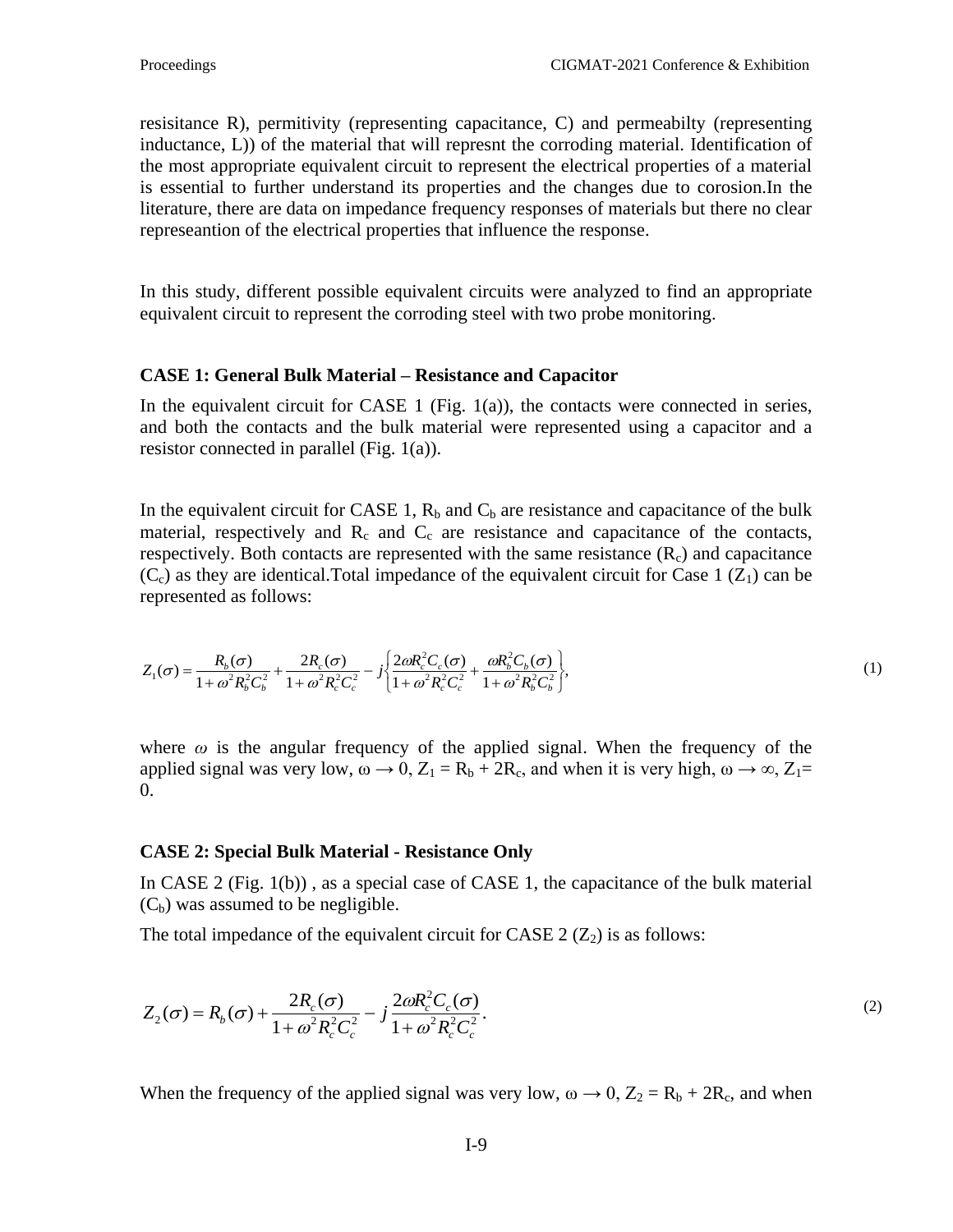it is very high,  $\omega \rightarrow \infty$ ,  $Z_2 = R_b$  (Fig. 2).



**Figure 1. Equivalent electrical circuits for (a) CASE 1 and (b) CASE 2**



**Figure 2. Comparison of typical responses of equivalent circuits for CASE 1 and CASE 2**

**Results, Verification and Discussion**

#### **1. Method 1: Weight Loss Study (ASTM G1-03)**

 Steel samples with a initial length of 3.00 in. and a width of 1.20 in. and thickness of 0.16 in. were used for this experiment. Three specimens were tested. Specimens were placed in 10% sodium chloride solution and tested regularly by cleaning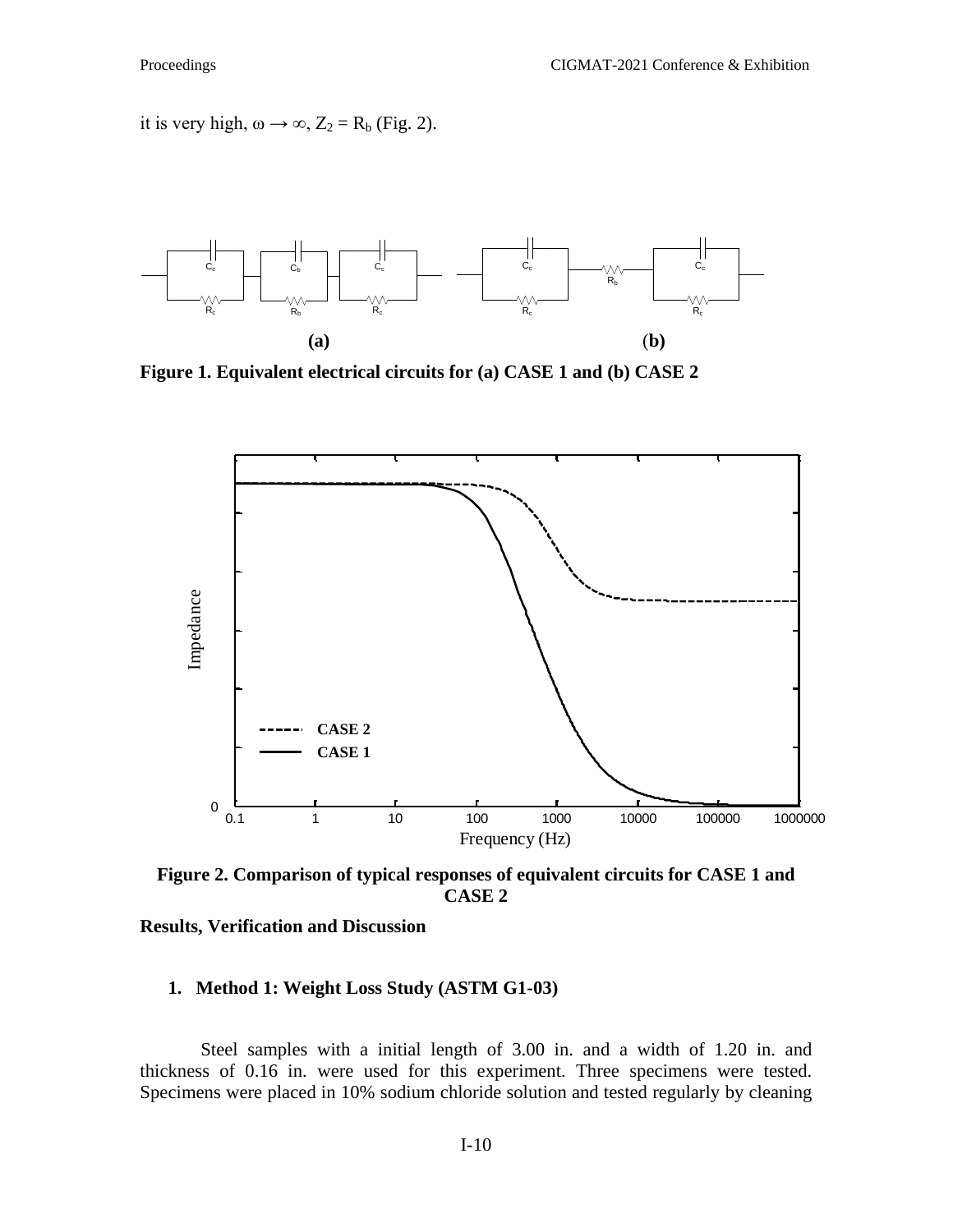the specimens and measuring the weight and dimensions. In the initial average weight was 812.1 g and it reduced to 803.6 g in one year. The specimens were cleaned using mechanical tools and with were measure after 2, 3, 6 and 12 months. The percentage weight change was related to the testing time (t) (Fig. 3) using the Vipulanandan correlation model (Eqn. (3)) (Vipulanandan et al. 2016) and the relationship is as follows:

$$
\frac{\Delta W \times 100}{W} = \frac{t}{A+Bt}
$$

Where W was the initial weight of the specimen and  $\Box W$  was the weight change. The weight change after one year was 1.05%. The model predicted the test results very well with a coefficient of verification  $(R^2)$  of 0.99. The parameter A was 4.98 months and parameter B was 0.53. So the ultimate predicted weight change will be 1.88% when the time of exposure is very large (time is infinity).



**Figure 3. Variation of Average Weight Loss for the Corroding Specimens with Time in 10% NaCl Solution**

Using the ASTM G1-03 standard the corrosion rate (mm/year) was determined using the following relationship:

 $K \times \Delta W$ *Corrosion Rate* =  $\frac{K \times \Delta W}{Area \times Time \ (hours) \times Density}$ 

(4)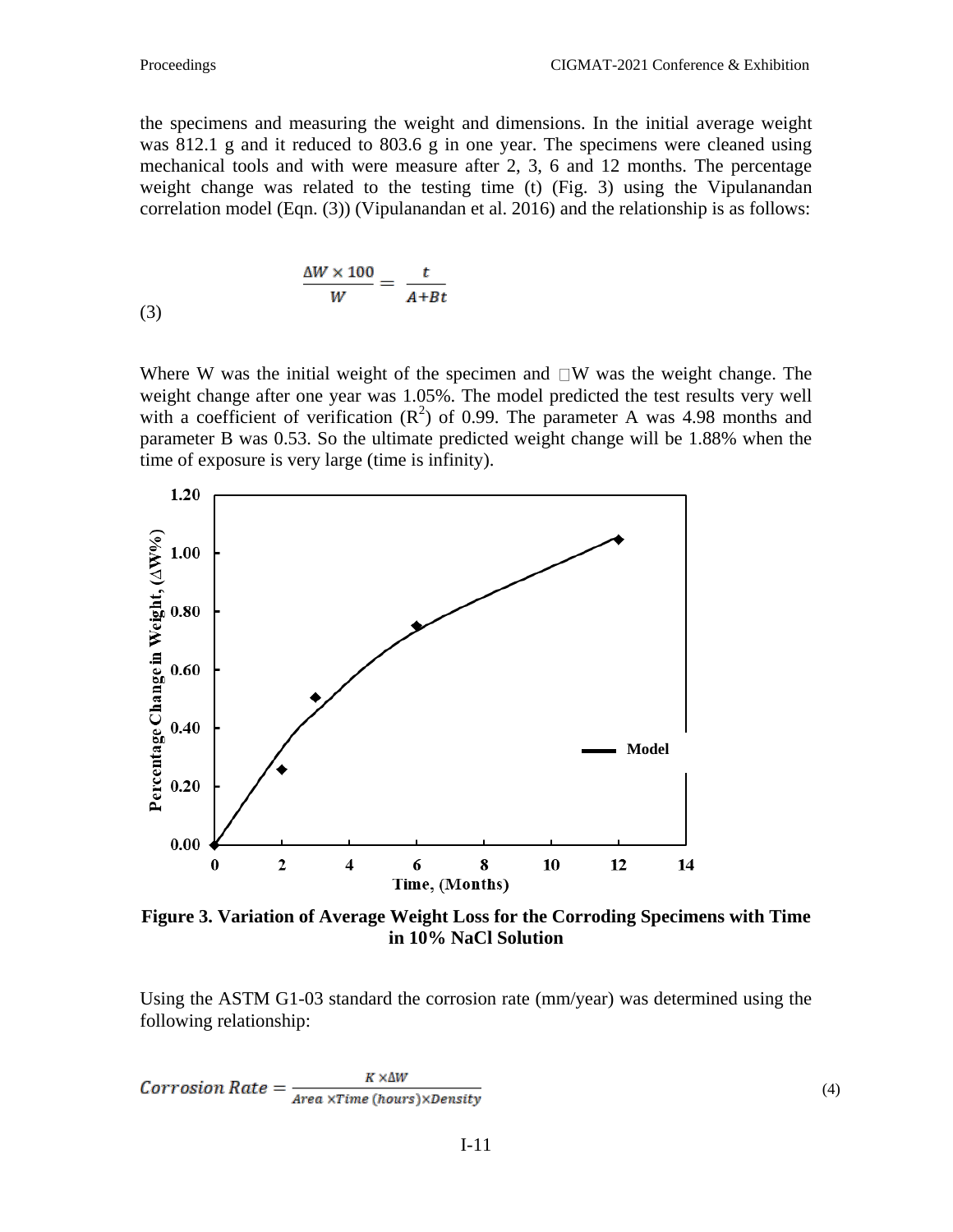The carbon steel density was 7.86  $g/cm<sup>3</sup>$  and the K parameter for estimating the corrosion rate in mm/year was  $8.76x10^4$ . The estimate corrosion rate using Eqn. (4) was 1.54 mm/year or 0.06 inches/year in 10% NaCl solution. The estimated rate of corrosion was about three times the corrosion rated reported for sea water (3.5% NaCl) in the literature and hence the results are comparable.

#### **2. Method 2: Potential Difference Study (ASTM G82)**

The potential differences between corroding steel in 1 M NaCl solution and a standard calomel electrode (SCE) was monitored for two years using a multimeter (Fig. 4). The spacing between the corroding steel and SEC was about 1 inch. The variation of the potential difference with time is shown in Fig. 4. The initial potential difference was 0.68 V and it decreased to 0.791 V in two year, a 15% reduction. Hence the percentage change in the voltage was much higher than the percentage change in weight.



Time (Days)

**Figure 4. Potential Difference between Corroding Steel Specimen in 1 M NaCl Solution and and Standard Calomel Electrode (SCE)**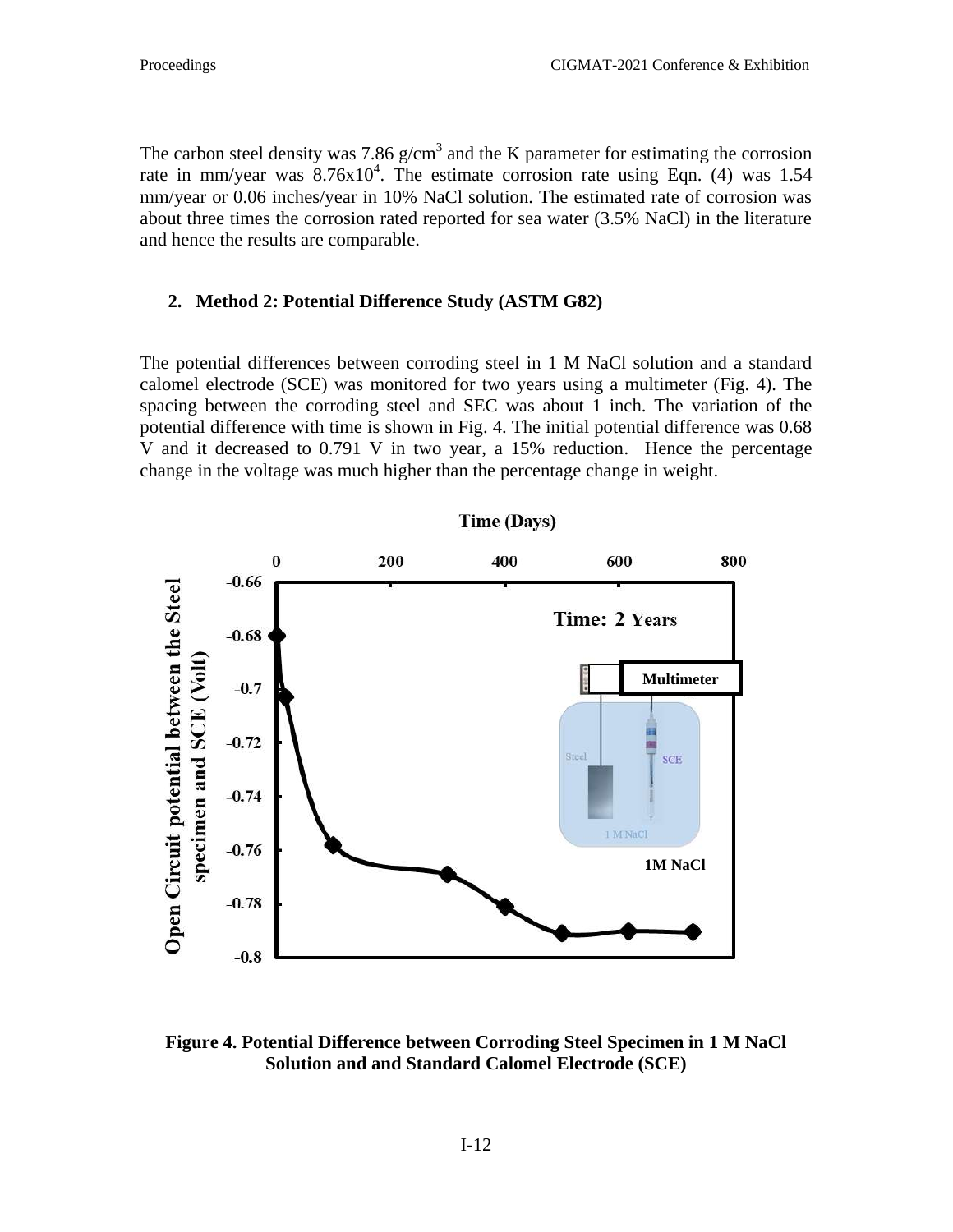# **3. Method 3: Visual Inspection Study**

The 30 in long steel specimens placed in 3.5% NaCl solution were visually inspected on a regular basis. Images of the corroded steel surfaces long the length in three locations are shown in Fig. 5 and the corrosion was not uniform and it changed from point to point. As shown in Fig. 5, Locations #2 and #3 showed more corrosion than Location #1. For the new NDT method Locations #1 and #2 were used as the Contacts #1 and #2 respectively.



# **Figure 5. Visual Inspection of Surface Corrosion of Steel Specimen Corroded in 3.5 % NaCl solution for a testing period of 1 Year**

# **4. Method 4: New Nondestructive Two Probe Resistivity Study (**U.S. Patent 2020)

The 30 in long steel specimens placed in 3.5% NaCl solution were tested regularly to detect and quantify corrosion using the two-probe alternative current method (Fig. 6). The alternative current frequency was varied from 20 Hz to 300 kHz.

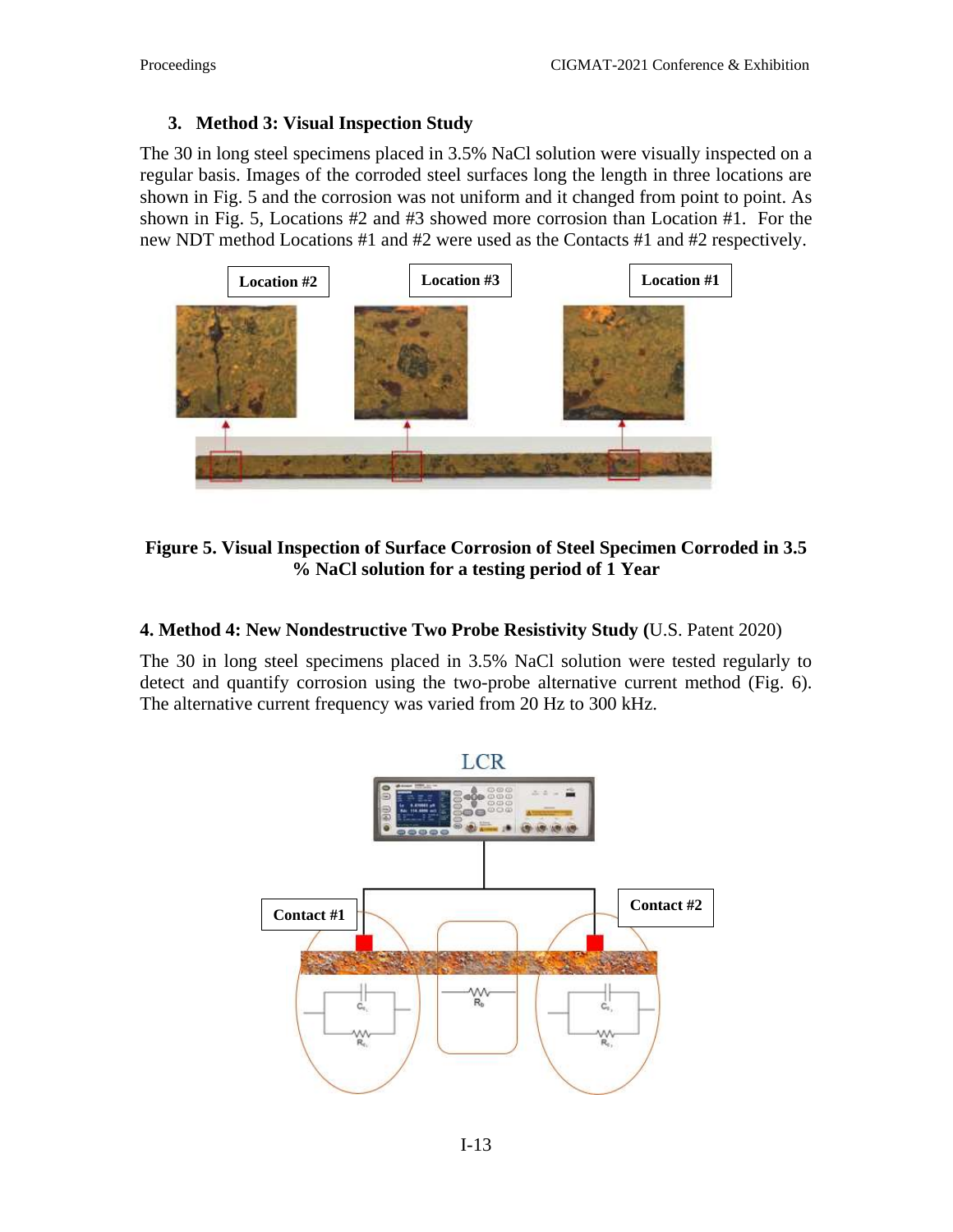

**Figure 6. Testing Configuration for the New NDT Resistivity Method**

**Figure 7. Impedance – Frequency Responses for Non corroded and Corroded Steel**

The responses for both non-corroded and corroded steel were CASE 2 as shown in Fig.7. This is the identification of the impedance circuit for the current corrosion study.



#### **Figure 8. Vipulanandan Impedance Corrosion Model**

Based on the impedance-frequency response of the steel, CASE 2 equivalent circuit was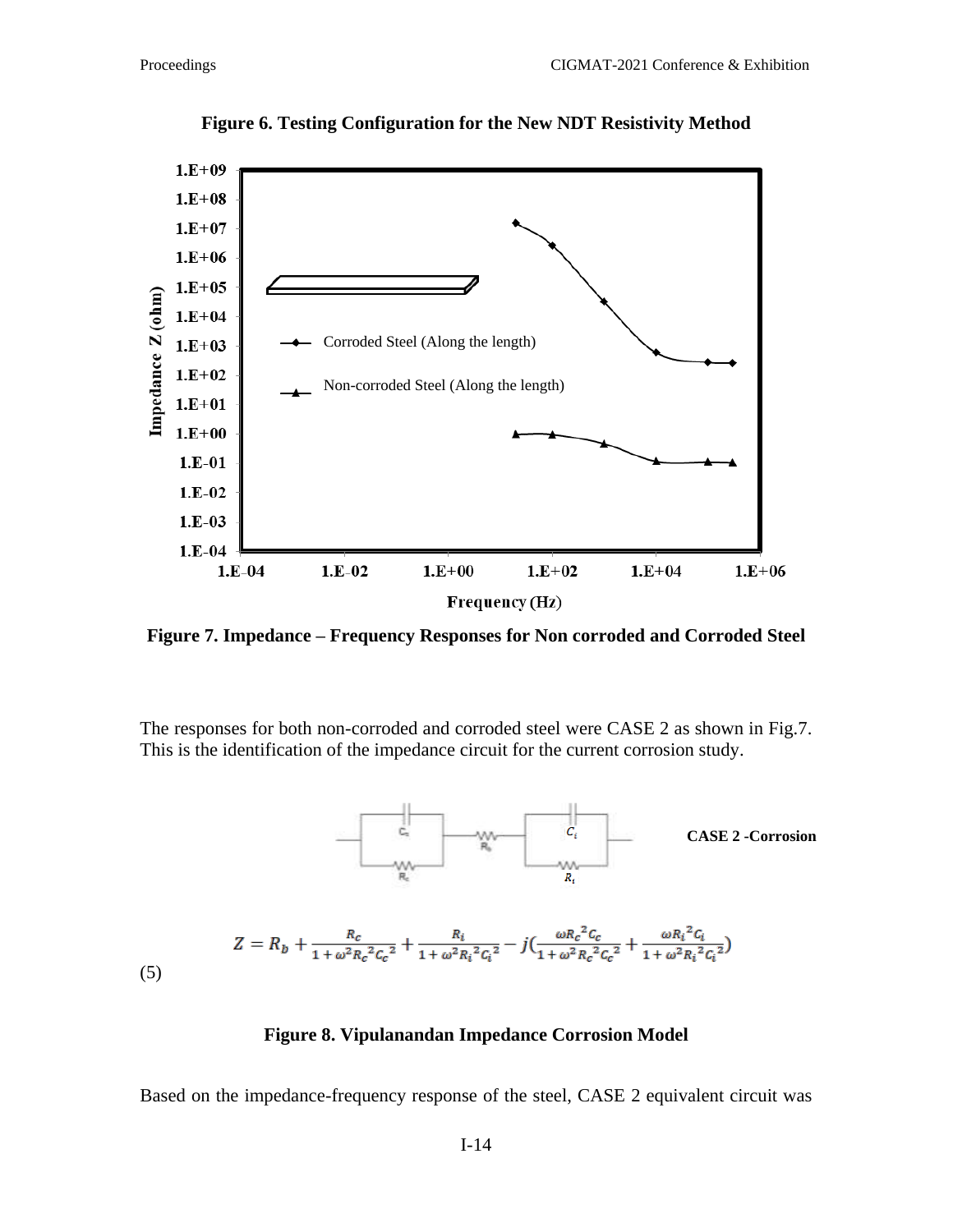used to determine the contact electrical resistances with time (t) at each contact locations  $(R_c (t)$  and  $R_i(t)$  and contact capacitances  $(C_c(t)$  and  $C_i(t)$  on the surface of the steel specimen. During the impedance characterization at least 15 data were collected for each test and the data was used to determine the five unknowns (Rb, Rc, Ri, Cc, Ci) in the Eqn. (5) using the least square method.

The resistance  $(R)$  and capacitance  $(C)$  for a material between two points of measurements is defined as:

$$
R = \rho K = \rho \frac{L}{A}
$$

(6)

(7)

where A = cross-sectional area, L = distance between the two probes,  $\rho$  = resistivity of the material,  $\epsilon$  = absolute permittivity of the material

 $C = \epsilon \frac{A}{I}$ 

The product of equations given in (6) and (7) results as

(8)

Since  $\rho$  and  $\epsilon$  in equations (6) and (7) are material properties, RC at the point of contact

 $RC = \rho \epsilon$ 

is also material property (Eqn. (8)) and will be referred as electrical corrosion index. This parameter can be used in characterizing the surface corrosion at each point.

The electrical resistivity ( $\rho$ ) of the bulk steel specimen was determined from the  $R<sub>b</sub>$  measured along the length of specimen between the two points of contact and using the Eqn. (6) the following relationships was developed (Vipulanandan et al. 2013  $\&$ 2018):

$$
\frac{\Delta \rho(t)}{\rho_0} = \frac{\Delta R(t)}{R_0}
$$
(9)

$$
\rho(t) = \rho_0 + \Delta \rho(t) \tag{10}
$$

Where the initial resistivity of non-corroded steel  $\rho_0 = 1.59 \text{ E}^{-07} \Omega \text{m}$  (Douglas, 1991) and  $R_0$  is the initial resistance measure and  $\Delta R(t)$  is the change in resistance  $(R_b(t) - R_o)$ . The  $\Delta \rho$  is the change in resistivity.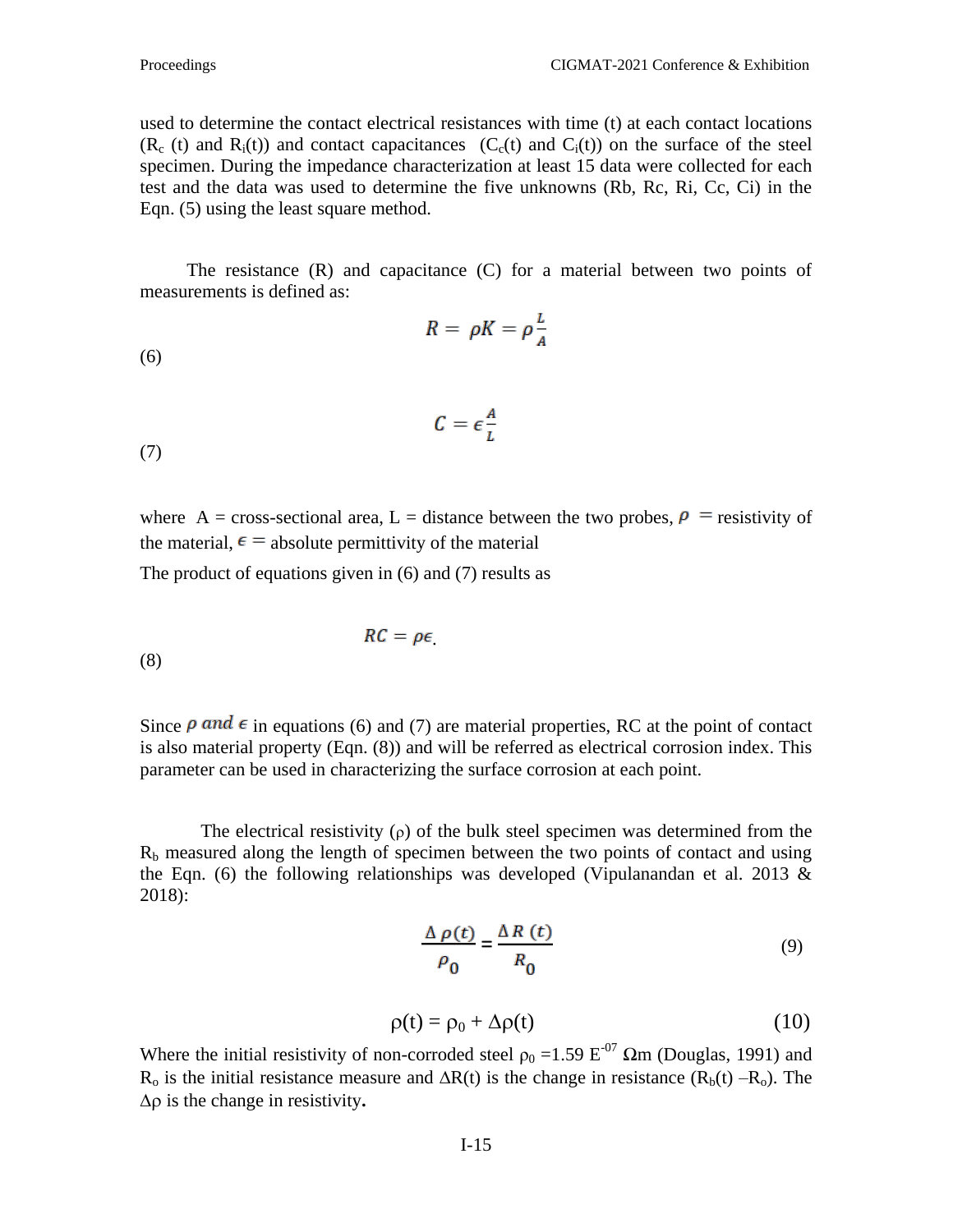#### **4a. Bulk Corrosion**

The impedance-frequency measurements were performed on a weekly basis for 500 days. The frequency range used was from 20 Hz to 300 kHz. The  $R<sub>b</sub>(t)$  increased non-linearly with time as shown in Fig. 9. After 500 days of corrosion, the bulk  $R<sub>b</sub>(t)$  along the length of the corroded steel between Contact #1 (Location #1) and Contact #2 (Location #2) (2 feet apart, Fig 5) increased from 0.131 $\Omega$  to 5810  $\Omega$  which showed a change of 44,351  $(4,435,100\%).$ 

The resistivity of the corroding steel changed from 1.59 x10<sup>-7</sup>  $\Omega$ m to 7.05 x10<sup>-3</sup>  $\Omega$ m along the 2 feet length during the testing period of 500 days (Fig. 10), the change is 44,340 times (4,434,000%) which indicated the resistivity was a highly sensing material property to represent the corrosion level within the bulk steel. The change in the electrical resistivity, a material property, is part of the corrosion of the steel, but could not be quantified by any other standard test methods.



**Figure 9. Variation of Bulk Resistance with Time in 3.5% Salt Solution (500 Days)**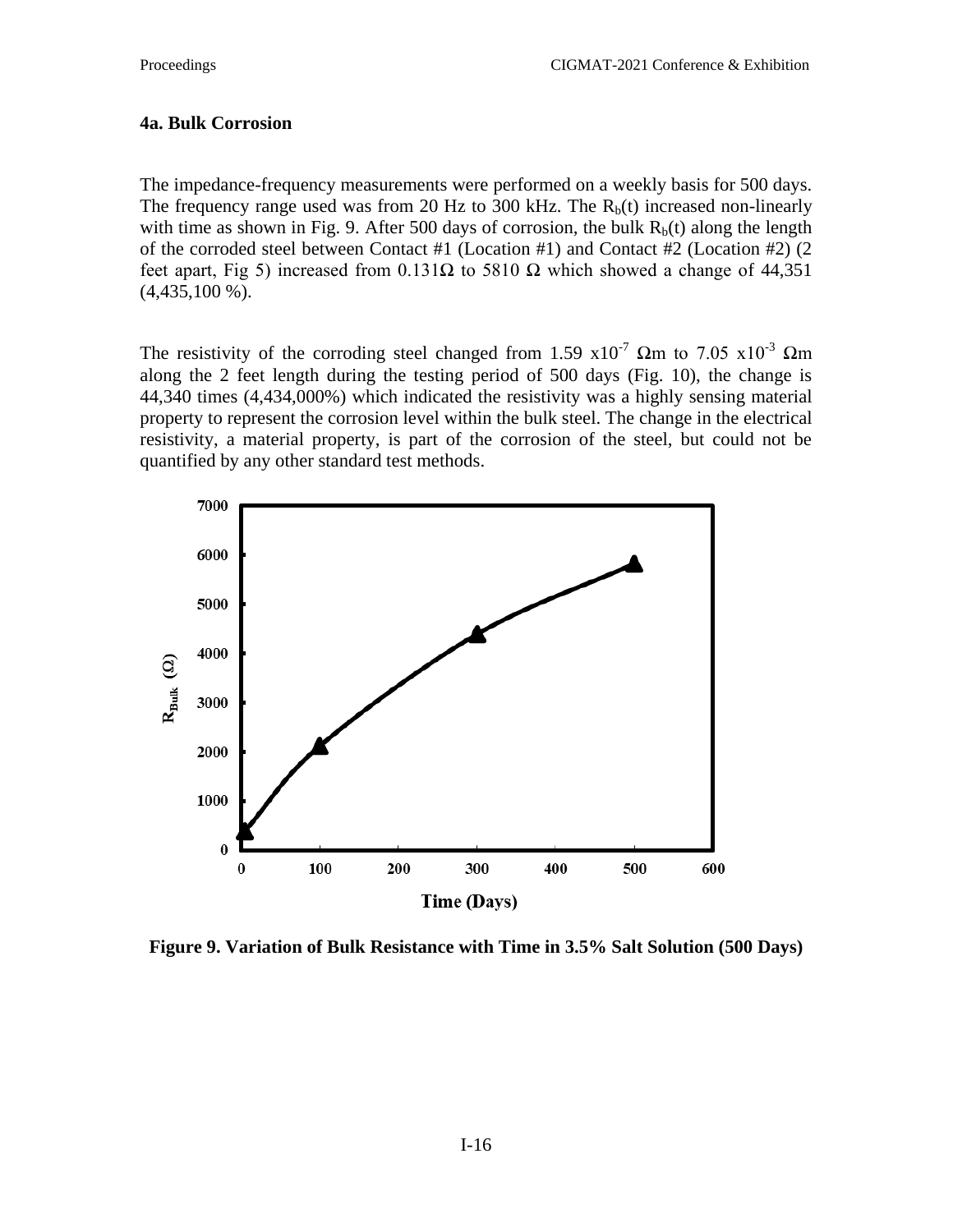

**Figure 10. Variation of Electrical Resistivity of the Bulk Steel with Time in 3.5% NaCl Solution**

#### **4b. Surface Corrosion**

#### **Contact Resistance (R<sup>c</sup> and Ri)**

Based on the impedance-frequency measurements performed on a weekly basis the Contact #1 resistance  $R_c(t)$  increased non-linearly with time as shown in Fig. 11. The Contact #1 resistance increased from 0.07  $\Omega$  to 7322  $\Omega$  during the testing period of 500 days, indicating an increase of 104,600 times.



**Figure 11. Variation of Contact Resistances with Time for the Corroding Steel**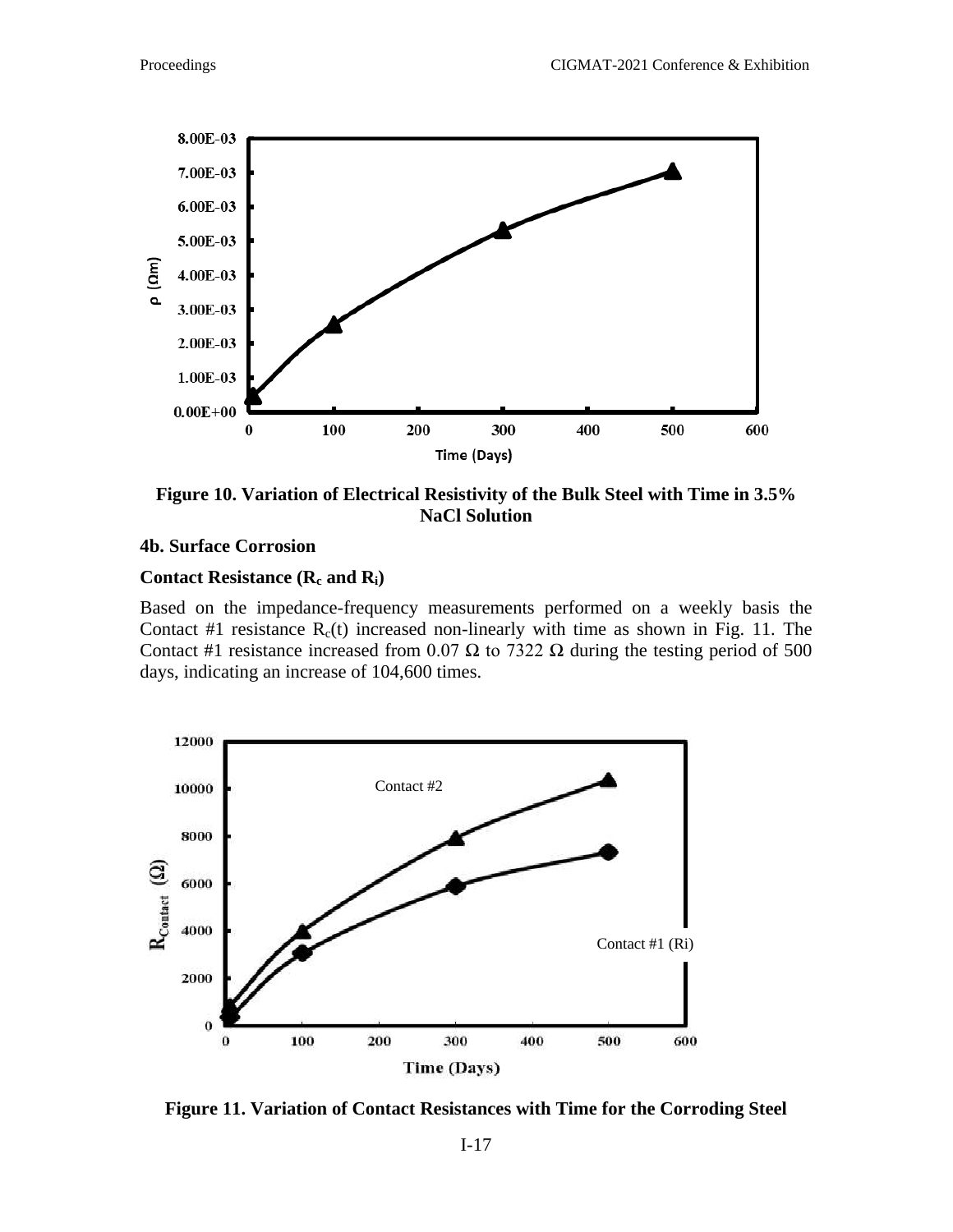# **Specimen in 3.5 % NaCl Solution**

The variation of Contact #2 resistance  $(R_i)$  is also shown in Fig. 11 for the testing time period of 500 days. The contact resistance (R<sub>i</sub>) increased with time from 0.07 Ω to 10388  $\Omega$  in a testing period of 500 days, 148,400 times. The percentage increase was about 42% higher than Contact #1 indicating that the steel surface corrosion was not uniform and at Contact #2 the corrosion was higher than Contact #1, justify the visual observation in Fig. 5. This is another indicator of the uniqueness of the new test method for quantify corrosion.

#### **Contact Capacitance (C<sup>c</sup> and Ci)**

 The variation of capacitance at Contact #1 on the steel surface is shown Figure 12. The contact capacitance of Contact #1 decreased with increasing corrosion time, just the opposite of resistance. The capacitance value of the Contact #1 of the steel surface decreased from 1.58  $E^{-09}$  F to 3.06  $E^{-10}$  F during the testing period of 500 days, and it decreased by 80.6%.



**Figure 12. Contact #1 Capacitance of the Corroding Steel Specimen in 3.5 % NaCl Solution**

The variation of capacitance at the Contact  $#2$  on the steel surface  $(C_i)$  is shown in Figure 12. The capacitance of Contact #2 was lower than Contact #1. The contact capacitance of the Contact #2 decreased with increasing corrosion period. The capacitance reduced from 1.03  $E^{-09}$  F to 2.67  $E^{-10}$  F, a 74% decrease and the percentage change was lower than Contact #1.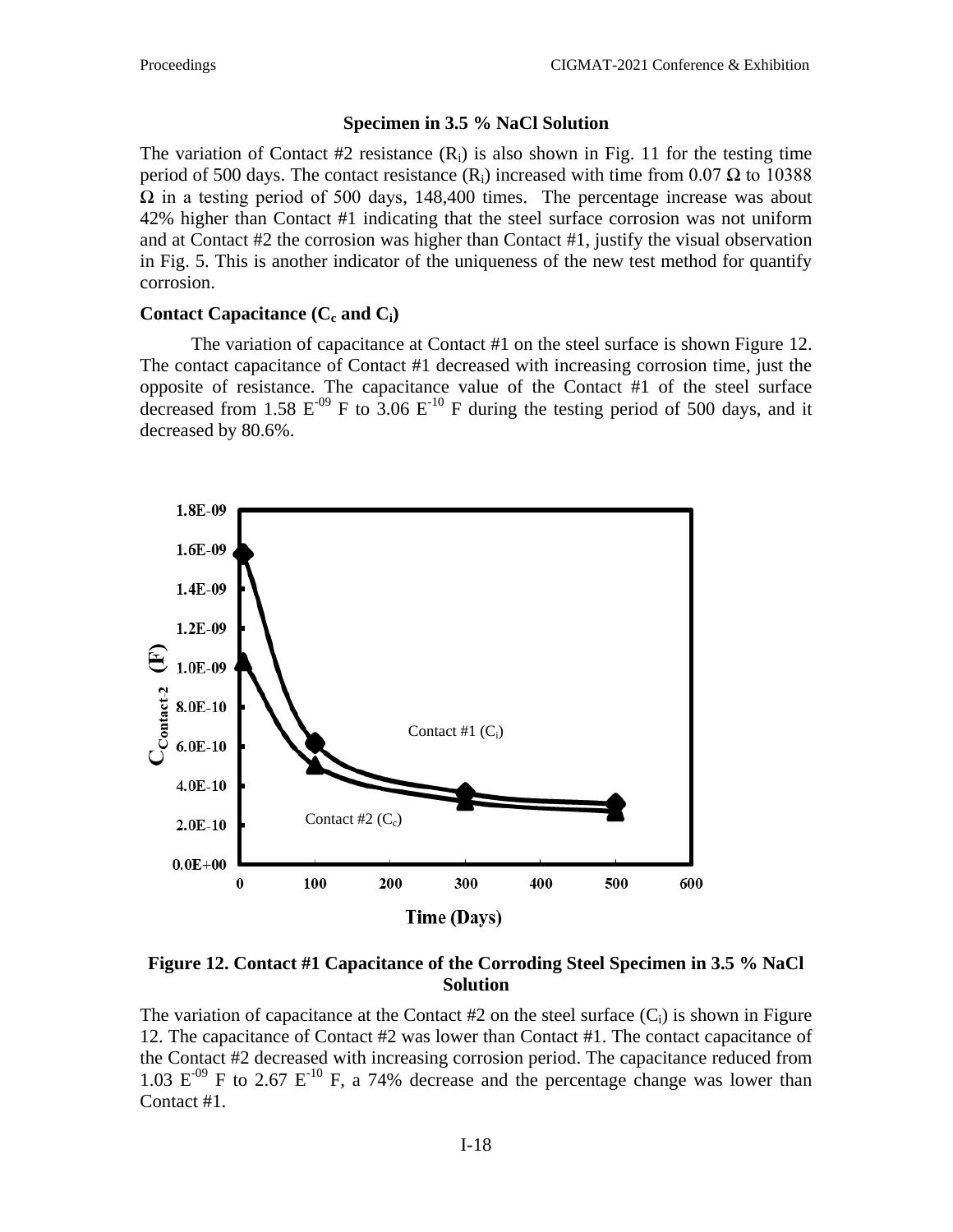#### **Contact Corrosion Index (RC)**

The variation of contact corrosion index, material property  $(R^*C)$ , for the corroding steel at Contact #1 in 3.5 % NaCl solution is shown in Figure 13. From the Fig.5, the rust material on the surface of the corroding steel increased with time. The  $R_{\rm C}C_{\rm C}$  at Contact #1 increased from 5.97  $E^{-07}$   $\Omega$ F to 2.24  $E^{-06}$   $\Omega$ F during the testing period of 500 days, 2.75-time (275%) increase.

The Contact #2 corrosion index parameter  $R_iC_i$  increased from 8.72E<sup>-07</sup>  $\Omega$ F to 2.77E<sup>-06</sup> ΩF as shown in Fig. 13. The contact index parameter increased by 2.2 times (220%). The corrosion index parameter after 500 days of testing at Contact #2 was higher than Contact #1, by about 24%. The corrosion index clearly quantified the surface conditions at the measured two points, and the two points were not the same and also the visual inspection showed the difference on the surface.



**Figure 13. Corrosion Index Parameters for the Two Contact Locations on the Corroding Steel Surface in 3.5 % NaCl Solution**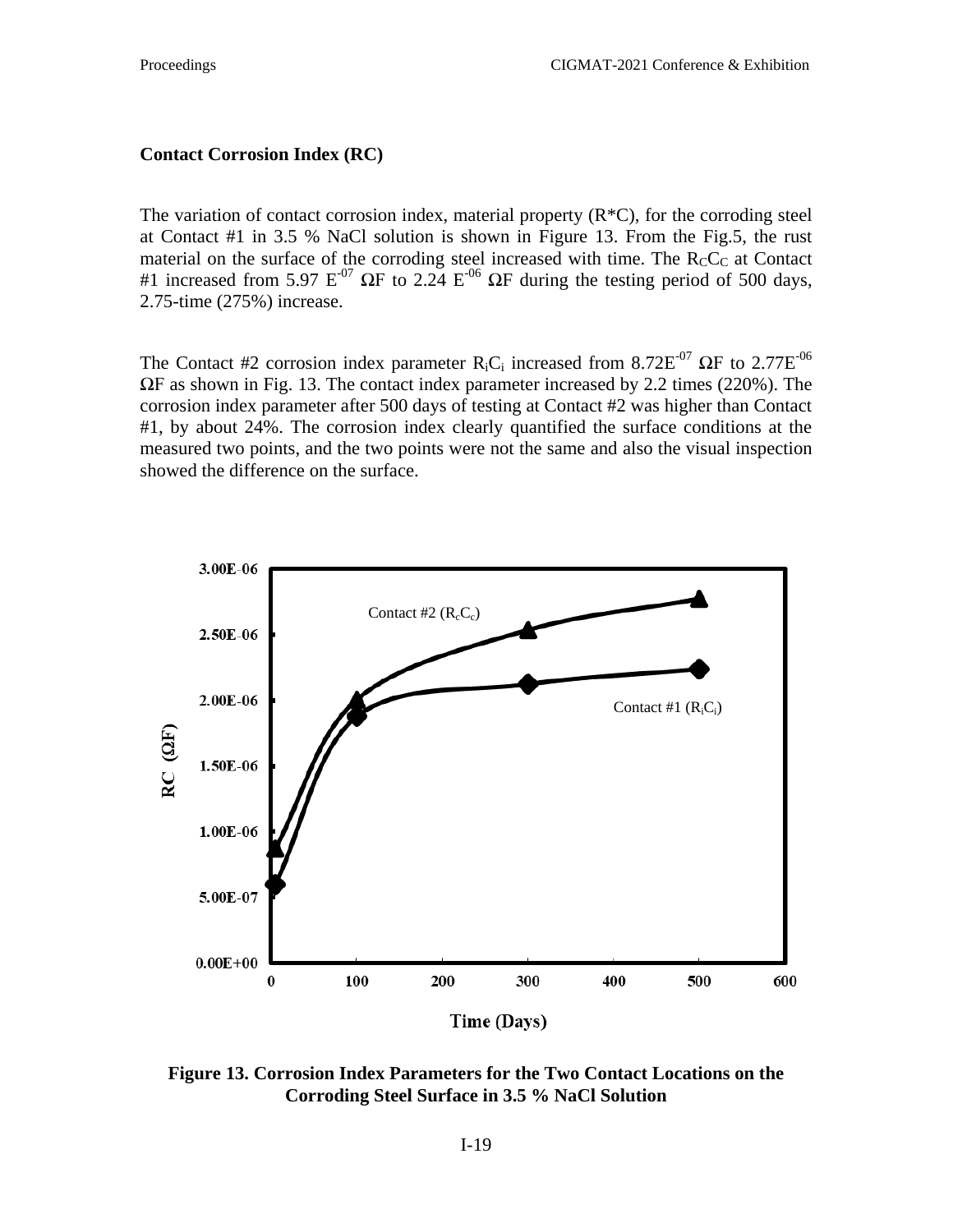# **Conclusions**

In this study the new nondestructive rapid detection and quantification of corrosion was verified and compared with some of the standard test methods using carbon steel. Base on this study following conclusions are advance:

- 1. The weight change in steel in 10% NaCl solution in one year was about 1%, and corrosion rate was 1.54 mm/year.
- 2. The potential reduction was in 1M NaCl solution was from -0.68 Volts to -0.791 Volts in two years about 15%.
- 3. The new nondestructive test separated the surface corrosion from bulk corrosion. The method clearly identified resistivity to be a highly sensing material property to characterize the bulk corrosion in steel. The bulk resistivity increase in corroding steel in 3.5% salt solution in 500 days was over 4,430,00%, much more sensitive than the weight loss method and potential difference methods.
- 4. Also, a new corrosion index was developed and verified to characterize and quantify the surface condition on the corroding steel. The corrosion was different at the two tested points and the visual observation verified it. The corrosion index increased in corroding steel in 3.5% salt solution in 500 days was over 200%.
- 5. Based on the material property changes, the surface corrosion was less than the bulk corrosion based on the new test method.

#### **Acknowledgements**

This study was supported by the Center for Innovative Grouting (CIGMAT) and the Texas Hurricane Center for Innovative Technology (THC-IT) at the University of Houston, Houston, Texas with the support from various industries.

# **References**

- 1. ASTM A 36/A 36M 04 Standard Specification for Carbon Structural Steel, Annual Book of ASTM Standards, Vol: 01.04, West Conshohocken, Philadelphia.
- 2. ASTM G1-03 (2017), "Standard Practice for Preparing, Cleaning, and Evaluating Corrosion Test Specimens", ASTM Standards, Vol: 03.02, West Conshohocken, Philadelphia.
- 3. ASTM G4-01 (2014), "Standard Guide for Conducting Corrosion Tests in Field Applications", ASTM Standards, Vol: 03.02; West Conshohocken, Philadelphia.
- 4. ASTM G31-72, "Standard Practice for Laboratory Immersion Corrosion Testing of Metals", ASTM Standards, West Conshohocken, Philadelphia.
- 5. ASTM G82-98 (2014), "Standard Guide for Development and Use of Galvanic Corrosion Performance", ASTM Standards, West Conshohocken, Philadelphia.
- 6. Chiew, S.P., Yu, Y. and Lee C.K. (2011) "Bonding failure of steel beams strength with FRP laminates-Part 1", Journal of Constructional Steel Research 66, pp. 1047-1056.
- 7. Cheung, C.W.S. and Walsh, F.C. et al (1994) "Microbial Contributions to the Marine Corrosion of Steel Piling." International Biodeterioration &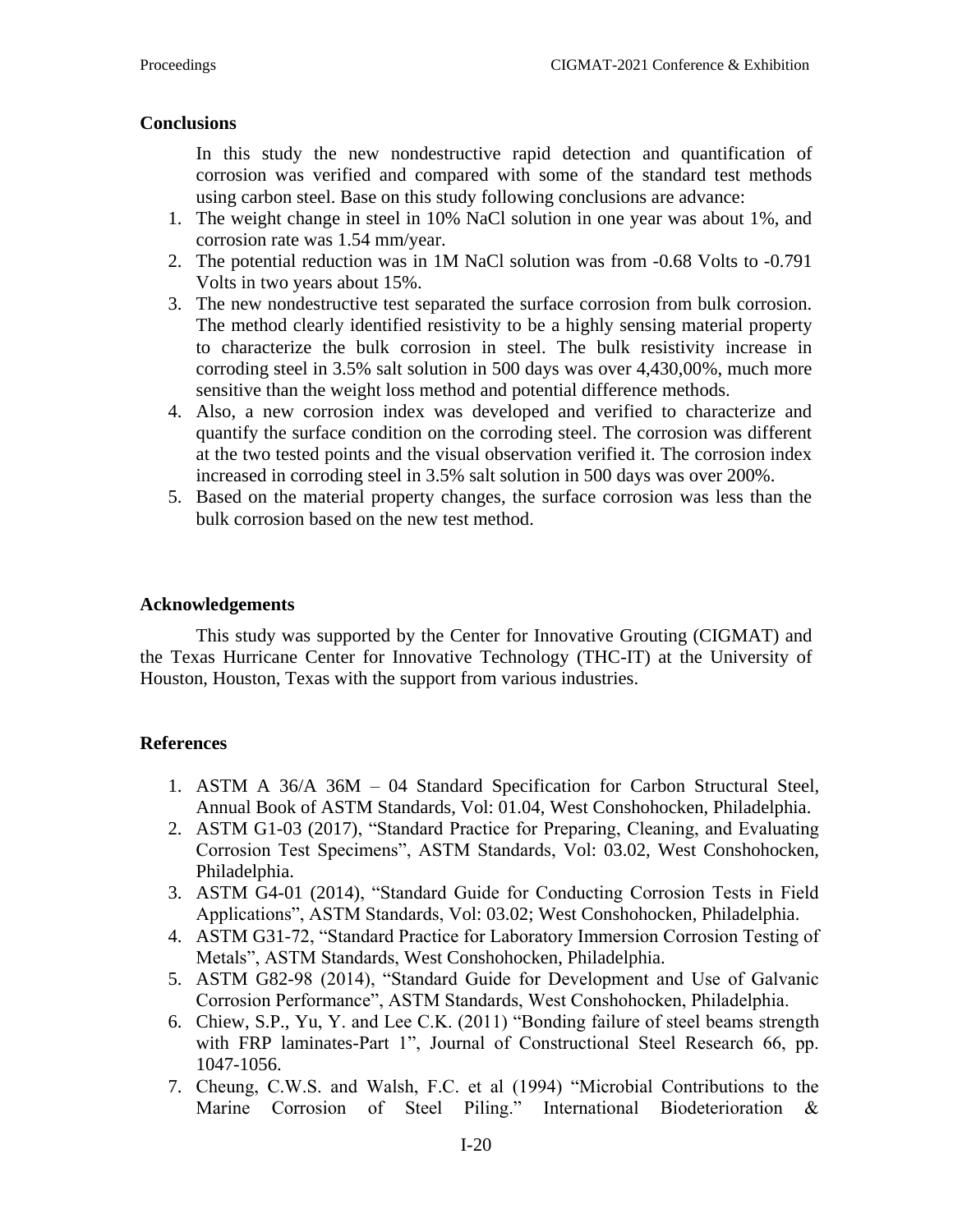Biodegradation, 259-274.

- 8. Davis, J.R. (2000). "Corrosion: Understanding the Basics.", Vol.1, pp. 223-254.
- 9. Decker, J. B., Rollins, K. M. and Ellsworth, J. C. (2008). "Corrosion Rate Evaluation and Prediction for Pile Based on Long-Term Field Performance." Geotechnical and Geoenvironmental Engineering, 341-351.
- 10. Evans, U.R. (1923), "The Mechaisms of the the So-Called Dry Corrosion of Metals," Transaction of Faraday Society, Vol. 19, pp. 201-212.
- 11. Forrest, H.O., Roetheli, B.E. and Brown, R.H. (1931), Journal of Industrial and Engineering Chemistry, Vol. 23, pp. 650.
- 12. Hamdy, A.S., Shenawy, E.E. and Bitrar, T.E., (2006), "Electrochemical Impedance Spectroscopy Study of the Corrosion Behavior of Some Niobium Bearing Stainless Steels in 3.5% NaCl," Int. J. Electrochem. Sci., 1, pp. 171-180.
- 13. Hilbert, L.R. (2006). "Monitoring corrosion rates and localised corrosion in low conductivity water," Corrosion Science, Vol. 48, No. 12, Dec 2006, pp. 3907- 3923.
- 14. Jothilakshmi, N., Nanekar, P., Kain, V. (2013). "Assessment of Intergranular Corrosion Attack in Austenitic Stainless Steel Using Ultrasonic Measurements." Corrosion.
- 15. Kamaitis, Z., (2008). "Modelling of Corrosion Protection for Reinforced Concrete Structures with Surface Coatings," Journal of Civil Engineering and Management*,*  14(4), pp. 241–249
- 16. Krebs, L.A. (2003), "A Brief history of corrosion sensing methods." Corrosion.
- 17. Kumar, A., Stephnson, L. D. (2002). "Accelerated Low Water Corrosion of Steel Piling in Seawater."  $30<sup>th</sup>$  International Navigation Congress.
- 18. Masadeh, S. (2005) "Electrochemical Impedance Spectroscopy Of Epoxy-Coated Steel" Journal of Minerals and Materials Characterization and Engineering, Vol. 4 No. 2, 2005, pp. 75-84.
- 19. McCafferty, E.(2010). "Introduction to Corrosion Science." Vol.1, pp.21-23.
- 20. Mears, P.B. and Evans, U.R. (1935), "The Probability of Corrosion". Transactions, Faraday Society, Vol. 30, pp. 527.
- 21. Mirtaheri, P. and Grimnes, S.(2005), " Electrode Polarization Impedance in Weak NaCl Aqueous Solutions," IEEE Transaction on Biomedical Engineering*,* Vol.52., No.12.
- 22. NACE International (NACE), 1440 South Creek Drive, Houston, Texas. [\(http://www.nace.org.](http://www.nace.org/))
- 23. Papavinasam, S. (2013). Corrosion Control in the Oil and Gas Industry, Gulf Professional Publishing (Vol.1, pp.5).
- 24. Popova, A., Sokolova, E. Raicheva, S. and Christov, M., (2004). "AC and DC study of the temperature effect on mild steel corrosion in acid media in the presence of benzimidazole derivatives," Corrosion Science 45 (2003), pp. 33–58.
- 25. Rajani, B., Zhan, C., Kuraoka, S. "Pipe Soil Interaction Analysis of Joined Water Mains," Canadian Geotechnical Journal. 33, 393-404, 1996.
- 26. Rebak, R.B., Xia, Z., Safruddin, R. and Szklarska-Smialowska, Z., (1995) "Electrochemical Processes Controlling SCC of Underground Pipelines", Paper No. 184, Paper presented at NACE International's Corrosion 95 Annual Conference.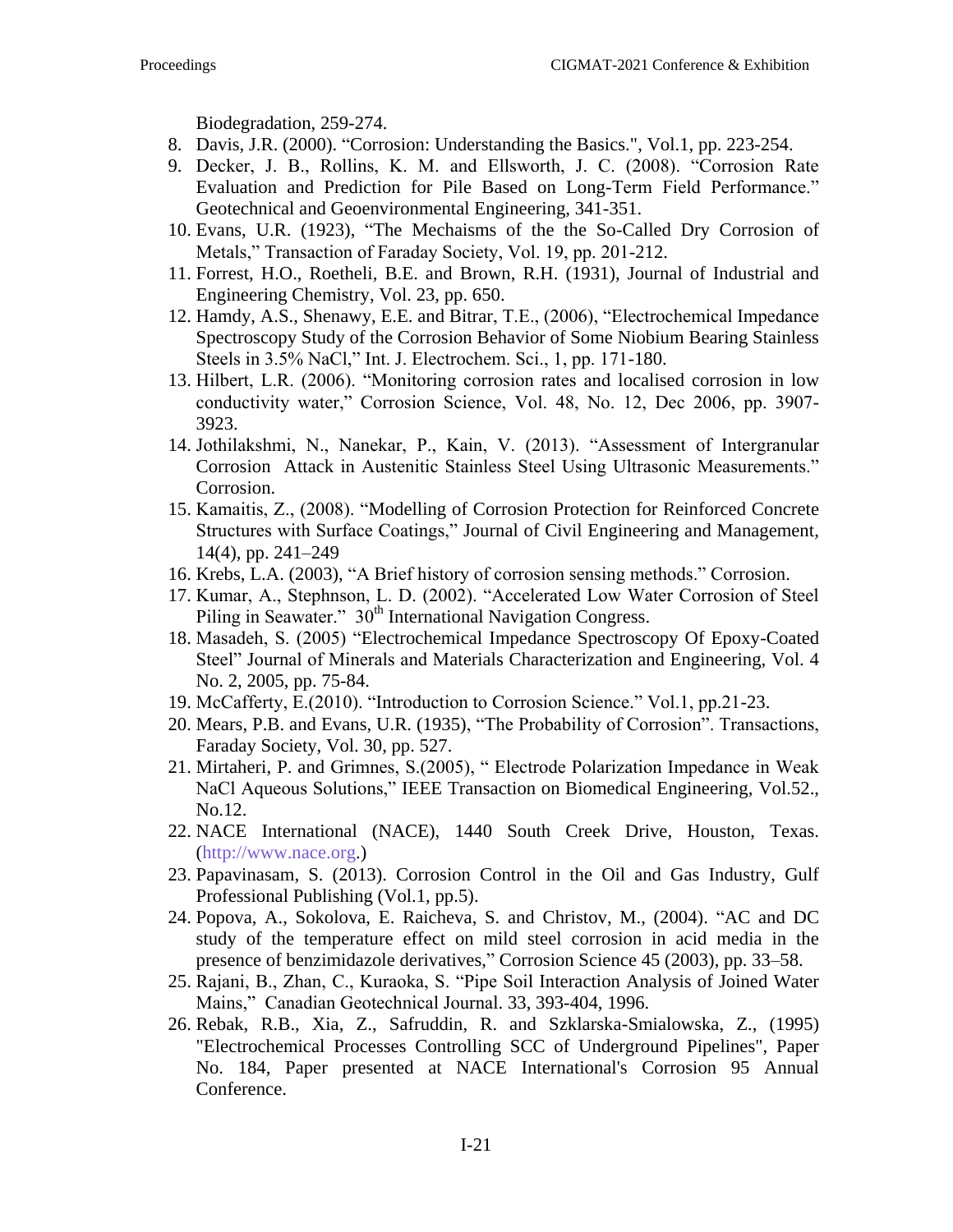- 27. Roberge, P. R., York San Francisco Washington, N., (1999). "Handbook of Corrosion Engineering." Vol.1, pp. 4.
- 28. Seica, M.V and Packer, J.A. (2000) "Mechanical Properties and Strength of Aged Cast Iron Pipes," Journal of materials in Civil Engineering, ISSN 0899-1561, 2000.
- 29. Swain, G.W. (1996) "OCE -4518 Protection of Marine Materials Class Notes", Florida Institute of Technology.
- 30. Townsend, H. E. (1996). "Behavior of Painted Steel and Aluminum Sheet in Laboratory" Corrosion.
- 31. U.S. Patent (2019) "Chemo-Thermo-Piezoresistive Highly Sensing Smart Cement with Integrated Real-Time Monitoring System" Inventor: C. Vipulanandan, Number 10,481,143 Awarded on November 19, 2019.
- 32. U.S. Patent (2020) "Rapid Detection and Quantification of Surface and Bulk Corrosion and Erosion in Metallic and Non-Metallic Materials with Integrated Monitoring System" Inventor: C. Vipulanandan, Number 10,690,586 Awarded on June 23, 2020.
- 33. Vipulanandan, C. and Liu, J.(2002) "Film Model for Coated Cement Concrete," Cement and Concrete Research, Vol. 32(4), pp. 1931-1936.
- 34. Vipulanandan, C. and Liu, J.(2002) "Glass-Fiber Mat Reinforced Epoxy Coating for Concrete in Sulfuric Acid Environment," Cement and Concrete Research, Vol. 32(2), pp. 205-210.
- 35. Vipulanandan, C., and Pan, D. (2012) "Repair Methods for Corroded Steel Piles" Proceedings, Deep Foundation Institute, CD, October 2012.
- 36. Vipulanandan, C. and Prashanth, P. (2013). "Impedance Spectroscopy Characterization of A Piezoresistive Structural Polymer Composite Bulk Sensor," Journal of Testing and Evaluation, Vol. 41, No. 6, pp. 898–904.
- 37. Vipulanandan, C., Ali, K., Basirat, B., A. Reddy, Amani, N., Mohammed, A. Dighe, S., Farzam, H. and W. J. Head (2016), "Field Test for Real Time Monitoring of Piezoresistive Smart Cement to Verify the Cementing Operations **,"** Offshore Technology Conference (OTC) 2016, OTC-27060-MS.
- 38. Vipulanandan, C., and Mohammed, A., (2016) "XRD and TGA, Swelling and Compacted Properties of Polymer treated Sulfate Contaminated CL Soil" Journal of Testing and Evaluation, Vol. 44, No. 6, pp. 1-16.
- 39. Vipulanandan, C., and Ali, K. (2018) "Smart Cement Grouts for Repairing Damaged Piezoresistive Cement and the Performances Predicted Using Vipulanandan Models" Journal of Civil Engineering Materials*,* American Society of Civil Engineers (ASCE), Vol. 30, No. 10, Article number 04018253.
- 40. Vipulanandan, C., and Amani, N. (2018) "Characterizing the Pulse Velocity and Electrical Resistivity Changes in Concrete with Piezoresistive Smart Cement Binder Using Vipulanandan Models" Construction and Building Materials, Vol. 175, pp. 519-530.
- 41. Vipulanandan, C., and Mohammed, A., (2018) "Smart Cement Compressive Piezoresistive Stress-Strain and Strength Behavior with Nano Silica Modification, Journal of Testing and Evaluation, ASTM, doi 10.1520/JTE 20170105.
- 42. Vipulanandan, C., Mohammed, A. and Ganpatye, A. (2018) "Smart Cement Performance Enhancement with  $NanoAl<sub>2</sub>O<sub>3</sub>$  for Real Time Monitoring